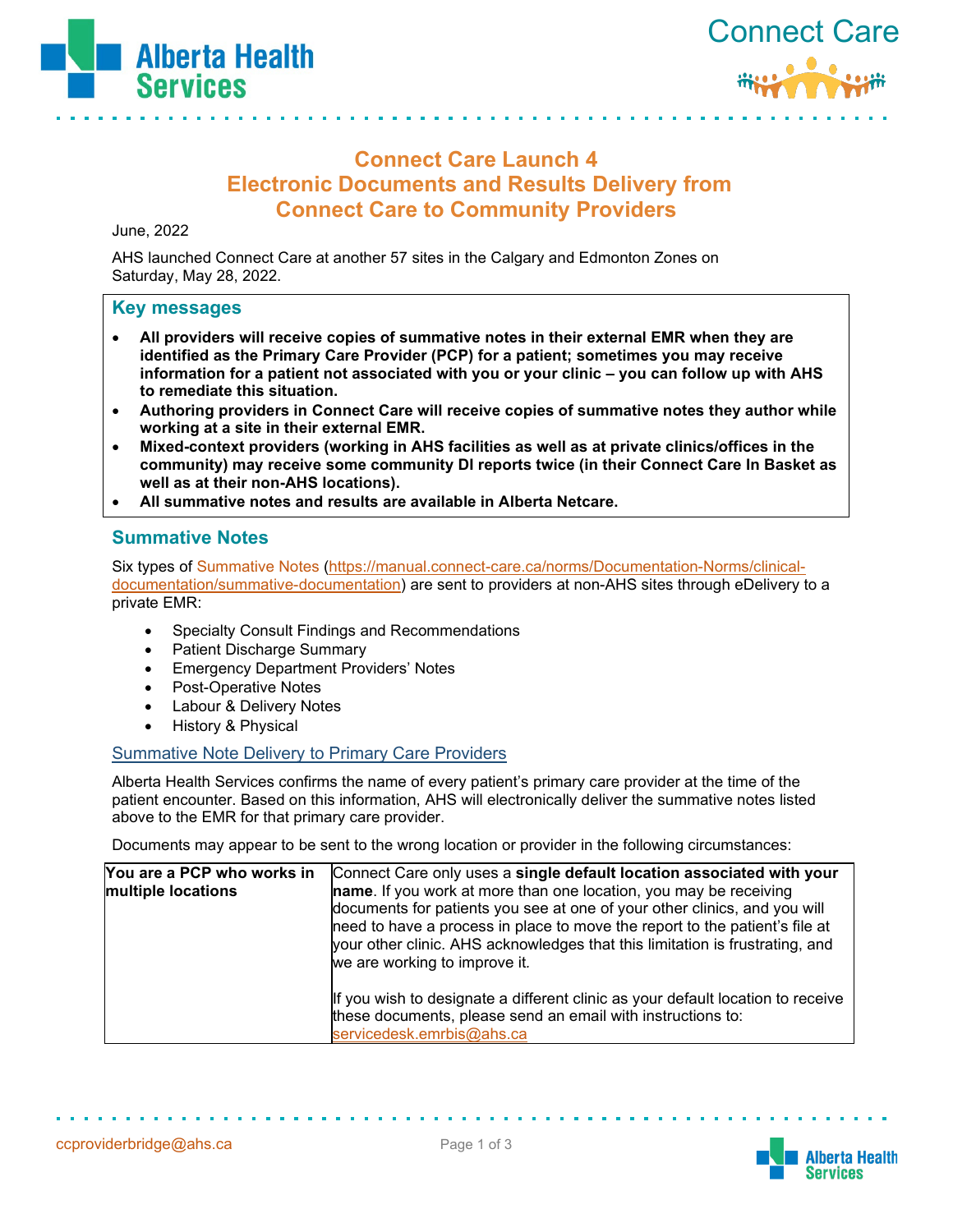



| Our record of the providers<br>working at your clinic needs<br>to be updated  | If a physician has left the clinic, it is important that you inform us, so that<br>we can update our records. Doing so will stop us from delivering results<br>and documents for the departed physician to your clinic's EMR. |
|-------------------------------------------------------------------------------|-------------------------------------------------------------------------------------------------------------------------------------------------------------------------------------------------------------------------------|
|                                                                               | To update your clinic's list of providers, please submit a request to Add<br>Provider Location or Remove Provider Location using the following form:<br>www.ahs.ca/frm-21762.pdf.                                             |
|                                                                               | llnformation on how to submit is included on the form.                                                                                                                                                                        |
| You have been incorrectly<br><b>identified as the Patient's</b><br><b>PCP</b> | AHS registration staff ask the patient to identify their PCP, which is<br>recorded in the patient's electronic record and is used for document<br>delivery.                                                                   |
|                                                                               | If you have been incorrectly identified as the patient's PCP, please call<br>Alberta Health Services Solution Center at 1-877-311-4300, then:                                                                                 |
|                                                                               | Select option 1 for Clinical Applications,                                                                                                                                                                                    |
|                                                                               | and then select option 1 for Connect Care.                                                                                                                                                                                    |
|                                                                               | Please have your location, contact information,                                                                                                                                                                               |
|                                                                               | and Prac ID available when you call.                                                                                                                                                                                          |

AHS is continuing to work with the Alberta Medical Association as we further optimize this process. For more information, please review:

- [Clinical Documentation to be Made Available from AHS to Primary Care Providers](https://www.albertahealthservices.ca/assets/info/cis/if-cis-cc-clinical-documentation-made-available-ahs-to-primary-care-providers.pdf) [\(www.ahs.ca/assets/info/cis/if-cis-cc-clinical-documentation-made-available-ahs-to-primary-care](http://www.ahs.ca/assets/info/cis/if-cis-cc-clinical-documentation-made-available-ahs-to-primary-care-providers.pdf)[providers.pdf\)](http://www.ahs.ca/assets/info/cis/if-cis-cc-clinical-documentation-made-available-ahs-to-primary-care-providers.pdf)
- [Summative Notes Electronic Delivery to Physician Electronic Medical Records](https://www.albertahealthservices.ca/assets/info/cis/if-cis-cc-summative-notes-electronic-delivery-physician-emrs.pdf) [\(www.ahs.ca/assets/info/cis/if-cis-cc-summative-notes-electronic-delivery-physician-emrs.pdf\)](https://www.albertahealthservices.ca/assets/info/cis/if-cis-cc-summative-notes-electronic-delivery-physician-emrs.pdf)

#### Delivery to Authoring Provider

The same summative notes that are being sent to a PCP are also delivered, via eDelivery, to the non-AHS EMR of the provider who authored the note in Connect Care. The notes are delivered to a single default location identified by the provider. AHS acknowledges that this limitation in location preferences may be frustrating and is continuing to work with the Alberta Medical Association to optimize this service.

# **Results for Lab, Diagnostic Imaging (DI) and Other Investigations**

Results for lab, diagnostic imaging and investigations continue to be delivered to mixed-context providers as expected – results ordered while working in Connect Care are available in Connect Care, and results ordered while working at a non-AHS site are delivered back to that site in the community. Please note that some results will be delivered to both a provider's Connect Care In Basket and to their community location. This is expected behaviour. For more information, please see Result Routing for Mixed-Context [Prescribers](https://publicshare.albertahealthservices.ca/Main/assets/cmio/AHS_CC_FAQ_Results-Routing-Mixed-Context_CMIO.pdf) [\(https://publicshare.albertahealthservices.ca/Main/assets/cmio/](https://publicshare.albertahealthservices.ca/Main/assets/cmio/AHS_CC_FAQ_Results-Routing-Mixed-Context_CMIO.pdf) [AHS\\_CC\\_FAQ\\_Results-Routing-Mixed-Context\\_CMIO.pdf\)](https://publicshare.albertahealthservices.ca/Main/assets/cmio/AHS_CC_FAQ_Results-Routing-Mixed-Context_CMIO.pdf).

#### Diagnostic Imaging Performed at a Community DI

Some diagnostic imaging that is performed by a Community DI provider may be received twice by providers working in mixed-context. To ensure that exams ordered within Connect Care and performed at a community DI facility are delivered to the Connect Care In Basket of the ordering prescriber, all DI reports are linked to the prescriber's In Basket. For mixed-context providers, there may be results in their private EMR for patients seen only at an AHS site. While this is expected behaviour, AHS acknowledges that there may be an impact on provider workflows.